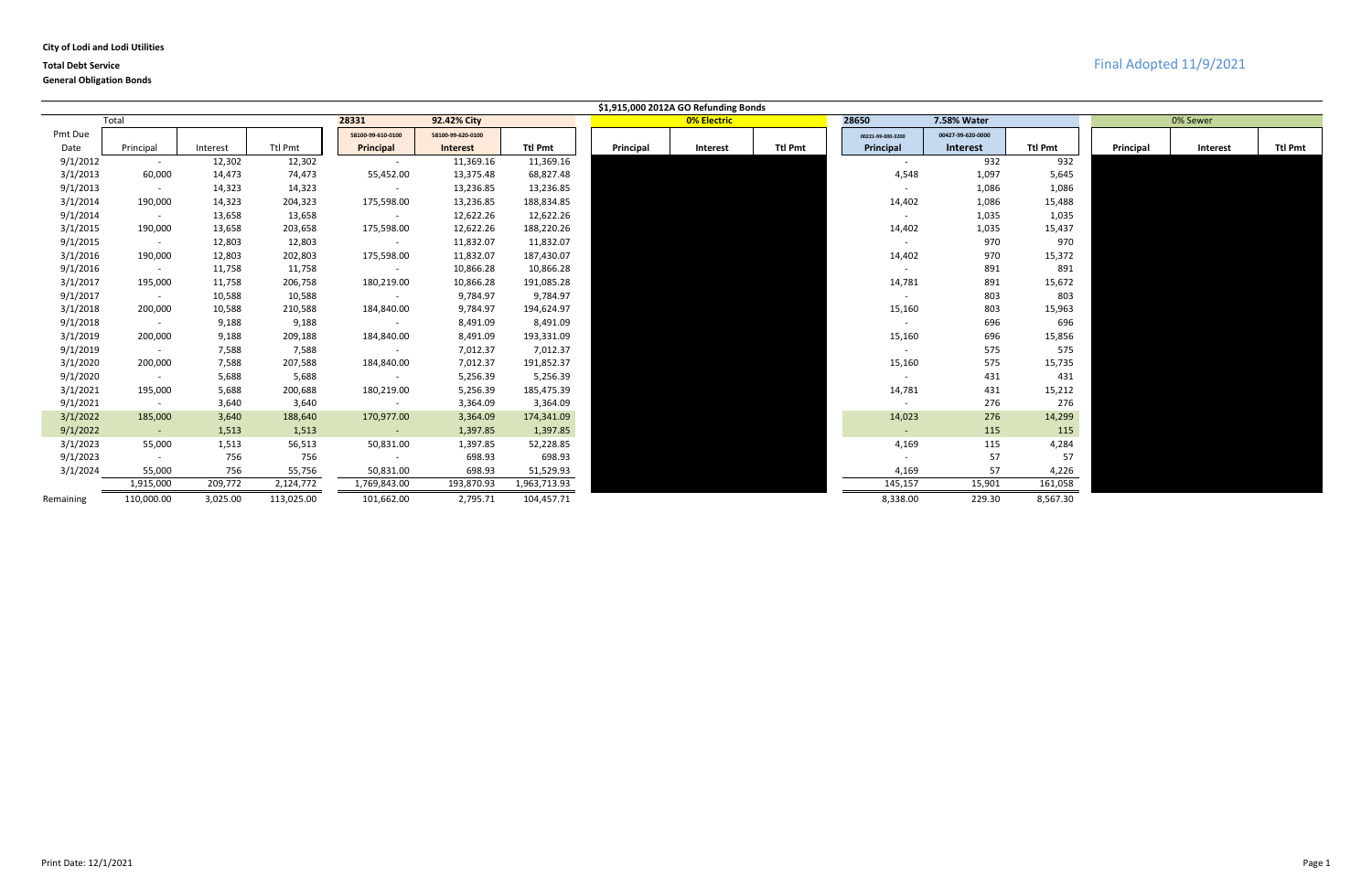|  |  |  |  | <b>City of Lodi and Lodi Utilities</b> |
|--|--|--|--|----------------------------------------|
|--|--|--|--|----------------------------------------|

|           |            |          |            |           |             |                | \$1,460,000 Sewerage, Water and Electric System Mortgage Revenue Refunding Bonds 2012B |                      |                |           |          |                |           |                 |                |
|-----------|------------|----------|------------|-----------|-------------|----------------|----------------------------------------------------------------------------------------|----------------------|----------------|-----------|----------|----------------|-----------|-----------------|----------------|
|           | Total      |          |            |           | <b>City</b> |                | 28630                                                                                  | <b>100% Electric</b> |                |           | 0% Water |                |           | 0% Sewer        |                |
| Pmt Due   |            |          |            |           |             |                | 00221-99-000-3201                                                                      | 00427-99-620-0000    |                |           |          |                |           |                 |                |
| Date      | Principal  | Interest | Ttl Pmt    | Principal | Interest    | <b>Ttl Pmt</b> | <b>Principal</b>                                                                       | <b>Interest</b>      | <b>Ttl Pmt</b> | Principal | Interest | <b>Ttl Pmt</b> | Principal | <b>Interest</b> | <b>Ttl Pmt</b> |
| 11/1/2012 | $\sim$     | 18,135   | 18,135     |           |             |                |                                                                                        | 18,134.58            | 18,134.58      |           |          |                |           |                 |                |
| 5/1/2013  | 130,000    | 15,325   | 145,325    |           |             |                | 130,000.00                                                                             | 15,325.00            | 145,325.00     |           |          |                |           |                 |                |
| 11/1/2013 | $\sim$     | 14,025   | 14,025     |           |             |                |                                                                                        | 14,025.00            | 14,025.00      |           |          |                |           |                 |                |
| 5/1/2014  | 125,000    | 14,025   | 139,025    |           |             |                | 125,000.00                                                                             | 14,025.00            | 139,025.00     |           |          |                |           |                 |                |
| 11/1/2014 | $\sim$     | 12,775   | 12,775     |           |             |                |                                                                                        | 12,775.00            | 12,775.00      |           |          |                |           |                 |                |
| 5/1/2015  | 130,000    | 12,775   | 142,775    |           |             |                | 130,000.00                                                                             | 12,775.00            | 142,775.00     |           |          |                |           |                 |                |
| 11/1/2015 | $\sim$     | 11,475   | 11,475     |           |             |                |                                                                                        | 11,475.00            | 11,475.00      |           |          |                |           |                 |                |
| 5/1/2016  | 135,000    | 11,475   | 146,475    |           |             |                | 135,000.00                                                                             | 11,475.00            | 146,475.00     |           |          |                |           |                 |                |
| 11/1/2016 | $\sim$     | 10,125   | 10,125     |           |             |                |                                                                                        | 10,125.00            | 10,125.00      |           |          |                |           |                 |                |
| 5/1/2017  | 135,000    | 10,125   | 145,125    |           |             |                | 135,000.00                                                                             | 10,125.00            | 145,125.00     |           |          |                |           |                 |                |
| 11/1/2017 | $\sim$     | 8,775    | 8,775      |           |             |                |                                                                                        | 8,775.00             | 8,775.00       |           |          |                |           |                 |                |
| 5/1/2018  | 135,000    | 8,775    | 143,775    |           |             |                | 135,000.00                                                                             | 8,775.00             | 143,775.00     |           |          |                |           |                 |                |
| 11/1/2018 | $\sim$     | 7,425    | 7,425      |           |             |                |                                                                                        | 7,425.00             | 7,425.00       |           |          |                |           |                 |                |
| 5/1/2019  | 140,000    | 7,425    | 147,425    |           |             |                | 140,000.00                                                                             | 7,425.00             | 147,425.00     |           |          |                |           |                 |                |
| 11/1/2019 | $\sim$     | 6,025    | 6,025      |           |             |                |                                                                                        | 6,025.00             | 6,025.00       |           |          |                |           |                 |                |
| 5/1/2020  | 140,000    | 6,025    | 146,025    |           |             |                | 140,000.00                                                                             | 6,025.00             | 146,025.00     |           |          |                |           |                 |                |
| 11/1/2020 | $\sim$     | 4,450    | 4,450      |           |             |                |                                                                                        | 4,450.00             | 4,450.00       |           |          |                |           |                 |                |
| 5/1/2021  | 140,000    | 4,450    | 144,450    |           |             |                | 140,000.00                                                                             | 4,450.00             | 144,450.00     |           |          |                |           |                 |                |
| 11/1/2021 | $\sim$ $-$ | 2,875    | 2,875      |           |             |                |                                                                                        | 2,875.00             | 2,875.00       |           |          |                |           |                 |                |
| 5/1/2022  | 125,000    | 2,875    | 127,875    |           |             |                | 125,000.00                                                                             | 2,875.00             | 127,875.00     |           |          |                |           |                 |                |
| 11/1/2022 | $\sim$     | 1,469    | 1,469      |           |             |                |                                                                                        | 1,468.75             | 1,468.75       |           |          |                |           |                 |                |
| 5/1/2023  | 125,000    | 1,469    | 126,469    |           |             |                | 125,000.00                                                                             | 1,468.75             | 126,468.75     |           |          |                |           |                 |                |
|           | 1,460,000  | 192,297  | 1,652,297  |           | $\sim$      | $\sim$         | 1,460,000                                                                              | 192,297              | 1,652,297      |           |          |                | $\sim$    | $\sim$          |                |
| Remaining | 125,000.00 | 1,468.75 | 126,468.75 |           |             |                | 125,000.00                                                                             | 1,468.75             | 126,468.75     |           |          |                |           |                 |                |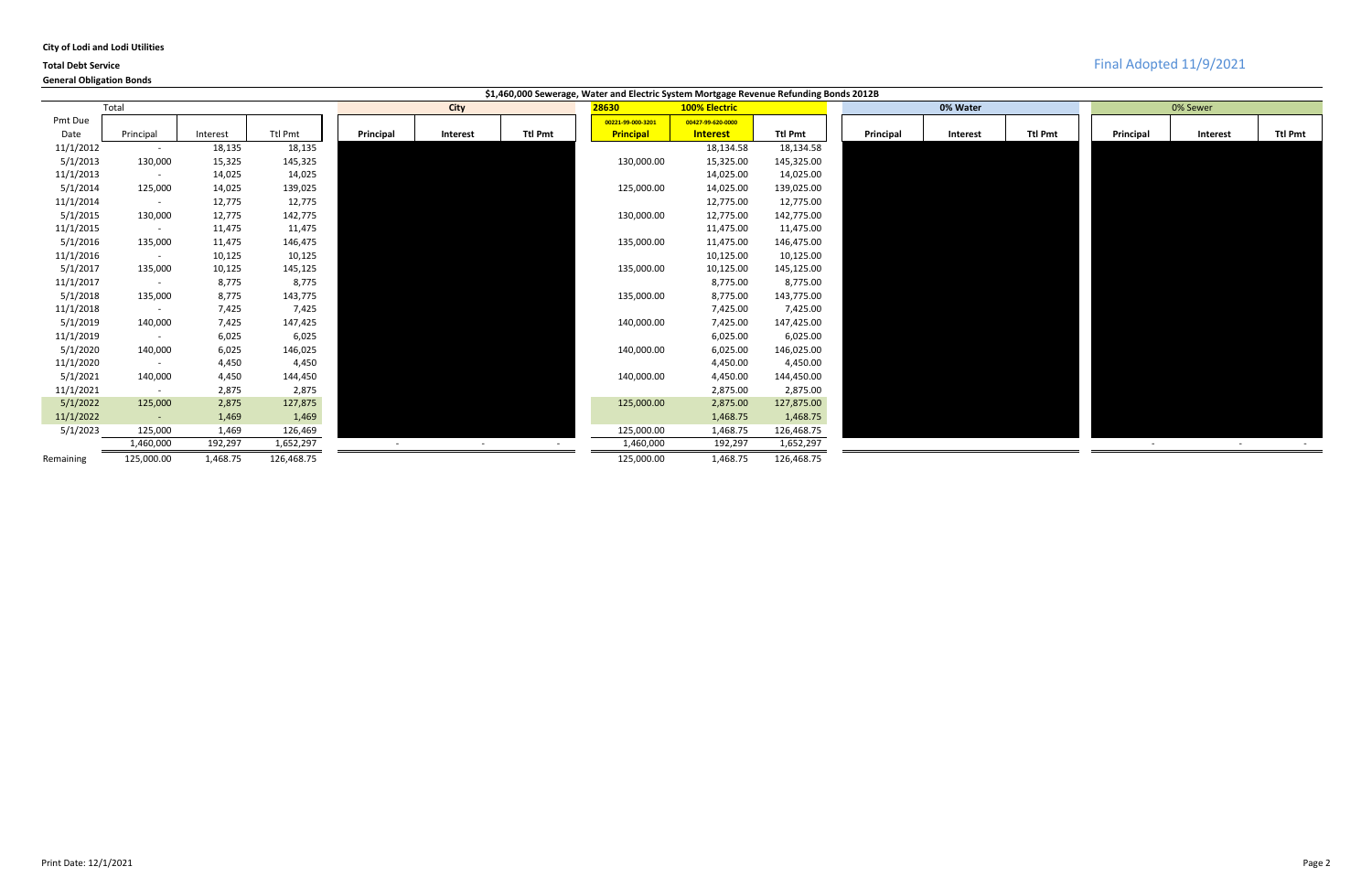|  |  |  |  | <b>City of Lodi and Lodi Utilities</b> |
|--|--|--|--|----------------------------------------|
|--|--|--|--|----------------------------------------|



|           |              |            |                |                   |                   |                | \$2,045,000 SWIMMING POOL 2013A GO Bonds |                          |                |           |                 |                |           |                 |                |
|-----------|--------------|------------|----------------|-------------------|-------------------|----------------|------------------------------------------|--------------------------|----------------|-----------|-----------------|----------------|-----------|-----------------|----------------|
|           |              | Total      |                | 28331             | <b>100% City</b>  |                |                                          | 0% Electric              |                |           | 0% Water        |                |           | 0% Sewer        |                |
| Pmt Due   |              |            |                | 58100-99-610-0101 | 58100-99-620-0101 |                |                                          |                          |                |           |                 |                |           |                 |                |
| Date      | Principal    | Interest   | <b>Ttl Pmt</b> | Principal         | <b>Interest</b>   | <b>Ttl Pmt</b> | Principal                                | <b>Interest</b>          | <b>Ttl Pmt</b> | Principal | <b>Interest</b> | <b>Ttl Pmt</b> | Principal | <b>Interest</b> | <b>Ttl Pmt</b> |
| 2014      | 100,000.00   | 72,246.92  | 172,246.92     | 100,000.00        | 72,246.92         | 172,246.92     |                                          |                          |                |           |                 |                |           |                 |                |
| 2015      | 100,000.00   | 60,390.00  | 160,390.00     | 100,000.00        | 60,390.00         | 160,390.00     |                                          |                          |                |           |                 |                |           |                 |                |
| 2016      | 100,000.00   | 59,515.00  | 159,515.00     | 100,000.00        | 59,515.00         | 159,515.00     |                                          |                          |                |           |                 |                |           |                 |                |
| 2017      | 100,000.00   | 58,315.00  | 158,315.00     | 100,000.00        | 58,315.00         | 158,315.00     |                                          |                          |                |           |                 |                |           |                 |                |
| 2018      | 100,000.00   | 56,715.00  | 156,715.00     | 100,000.00        | 56,715.00         | 156,715.00     |                                          |                          |                |           |                 |                |           |                 |                |
| 2019      | 100,000.00   | 54,765.00  | 154,765.00     | 100,000.00        | 54,765.00         | 154,765.00     |                                          |                          |                |           |                 |                |           |                 |                |
| 2020      | 100,000.00   | 52,515.00  | 152,515.00     | 100,000.00        | 52,515.00         | 152,515.00     |                                          |                          |                |           |                 |                |           |                 |                |
| 2021      | 100,000.00   | 49,965.00  | 149,965.00     | 100,000.00        | 49,965.00         | 149,965.00     |                                          |                          |                |           |                 |                |           |                 |                |
| 2022      | 100,000.00   | 47,115.00  | 147,115.00     | 100,000.00        | 47,115.00         | 147,115.00     |                                          |                          |                |           |                 |                |           |                 |                |
| 2023      | 100,000.00   | 44,040.00  | 144,040.00     | 100,000.00        | 44,040.00         | 144,040.00     |                                          |                          |                |           |                 |                |           |                 |                |
| 2024      | 100,000.00   | 40,815.00  | 140,815.00     | 100,000.00        | 40,815.00         | 140,815.00     |                                          |                          |                |           |                 |                |           |                 |                |
| 2025      | 105,000.00   | 37,327.50  | 142,327.50     | 105,000.00        | 37,327.50         | 142,327.50     |                                          |                          |                |           |                 |                |           |                 |                |
| 2026      | 105,000.00   | 33,547.50  | 138,547.50     | 105,000.00        | 33,547.50         | 138,547.50     |                                          |                          |                |           |                 |                |           |                 |                |
| 2027      | 105,000.00   | 29,583.75  | 134,583.75     | 105,000.00        | 29,583.75         | 134,583.75     |                                          |                          |                |           |                 |                |           |                 |                |
| 2028      | 105,000.00   | 25,462.50  | 130,462.50     | 105,000.00        | 25,462.50         | 130,462.50     |                                          |                          |                |           |                 |                |           |                 |                |
| 2029      | 105,000.00   | 21,183.75  | 126,183.75     | 105,000.00        | 21,183.75         | 126,183.75     |                                          |                          |                |           |                 |                |           |                 |                |
| 2030      | 105,000.00   | 16,747.50  | 121,747.50     | 105,000.00        | 16,747.50         | 121,747.50     |                                          |                          |                |           |                 |                |           |                 |                |
| 2031      | 105,000.00   | 12,153.75  | 117,153.75     | 105,000.00        | 12,153.75         | 117,153.75     |                                          |                          |                |           |                 |                |           |                 |                |
| 2032      | 105,000.00   | 7,402.50   | 112,402.50     | 105,000.00        | 7,402.50          | 112,402.50     |                                          |                          |                |           |                 |                |           |                 |                |
| 2033      | 105,000.00   | 2,493.75   | 107,493.75     | 105,000.00        | 2,493.75          | 107,493.75     |                                          |                          |                |           |                 |                |           |                 |                |
|           | 2,045,000.00 | 782,299.42 | 2,827,299.42   | 2,045,000.00      | 782,299.42        | 2,827,299.42   |                                          | $\overline{\phantom{0}}$ |                |           |                 |                | $\sim$    | $\sim$          |                |
| Remaining | 1,145,000.00 | 270,757.50 | 1,415,757.50   | 1,145,000.00      | 270,757.50        | 1,415,757.50   |                                          |                          |                |           |                 |                |           |                 |                |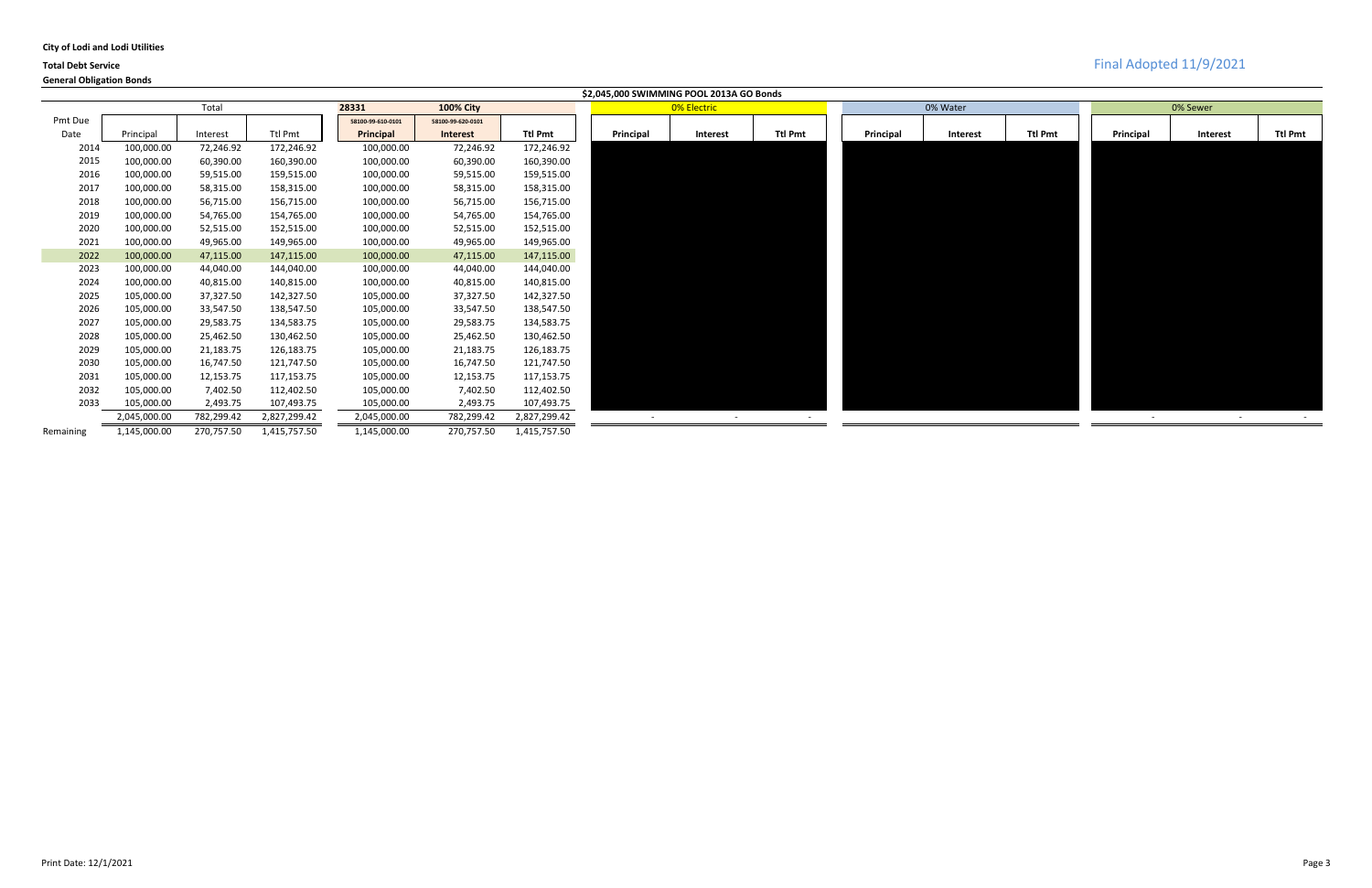|  |  |  |  | <b>City of Lodi and Lodi Utilities</b> |
|--|--|--|--|----------------------------------------|
|--|--|--|--|----------------------------------------|

|           |              |          |                |                   |                   |                |                   | \$1,635,000 2015A GO Notes |                |                   |                   |                |                   |                   |                |
|-----------|--------------|----------|----------------|-------------------|-------------------|----------------|-------------------|----------------------------|----------------|-------------------|-------------------|----------------|-------------------|-------------------|----------------|
|           |              | Total    |                | 28331             | 34.76% City       |                | 28630             | 11.56% Electric            |                | 28650             | 46.68% Water      |                | 28660             | 7% Sewer          |                |
| Pmt Due   |              |          |                | 58100-99-610-0102 | 58100-99-620-0102 |                | 00221-99-000-2015 | 00427-99-620-0000          |                | 00221-99-000-2015 | 00427-99-620-0000 |                | 22100-99-000-2015 | 00427-99-620-0000 |                |
| Date      | Principal    | Interest | <b>Ttl Pmt</b> | Principal         | <b>Interest</b>   | <b>Ttl Pmt</b> | <b>Principal</b>  | <b>Interest</b>            | <b>Ttl Pmt</b> | <b>Principal</b>  | <b>Interest</b>   | <b>Ttl Pmt</b> | Principal         | <b>Interest</b>   | <b>Ttl Pmt</b> |
| 6/11/2015 | $\Omega$     |          |                | 0.00              | 0.00              | 0.00           |                   |                            | $\Omega$       |                   |                   |                |                   |                   |                |
| 11/1/2015 | 0            | 8,869    | 8,869          | 0.00              | 3,082.73          | 3,082.73       |                   | 1,025                      | 1,025          |                   | 4,140             | 4,140          |                   | 621               | 621            |
| 5/1/2016  | 215,000      | 11,403   | 226,403        | 74,734.00         | 3,963.51          | 78,697.51      | 24,854            | 1,318                      | 26,172         | 100,362           | 5,323             | 105,685        | 15,050            | 798               | 15,848         |
| 11/1/2016 | 0            | 10,865   | 10,865         | 0.00              | 3,776.67          | 3,776.67       | $\Omega$          | 1,256                      | 1,256          | -0                | 5,072             | 5,072          |                   | 761               | 761            |
| 5/1/2017  | 220,000      | 10,865   | 230,865        | 76,472.00         | 3,776.67          | 80,248.67      | 25,432            | 1,256                      | 26,688         | 102,696           | 5,072             | 107,768        | 15,400            | 761               | 16,161         |
| 11/1/2017 | 0            | 10,040   | 10,040         | 0.00              | 3,489.90          | 3,489.90       | $\Omega$          | 1,161                      | 1,161          |                   | 4,687             | 4,687          |                   | 703               | 703            |
| 5/1/2018  | 220,000      | 10,040   | 230,040        | 76,472.00         | 3,489.90          | 79,961.90      | 25,432            | 1,161                      | 26,593         | 102,696           | 4,687             | 107,383        | 15,400            | 703               | 16,103         |
| 11/1/2018 | 0            | 8,940    | 8,940          | 0.00              | 3,107.54          | 3,107.54       | $\Omega$          | 1,033                      | 1,033          |                   | 4,173             | 4,173          |                   | 626               | 626            |
| 5/1/2019  | 225,000      | 8,940    | 233,940        | 78,210.00         | 3,107.54          | 81,317.54      | 26,010            | 1,033                      | 27,043         | 105,030           | 4,173             | 109,203        | 15,750            | 626               | 16,376         |
| 11/1/2019 | 0            | 7,478    | 7,478          | 0.00              | 2,599.18          | 2,599.18       |                   | 864                        | 864            |                   | 3,490             | 3,490          |                   | 523               | 523            |
| 5/1/2020  | 120,000      | 7,478    | 127,478        | 41,712.00         | 2,599.18          | 44,311.18      | 13,872            | 864                        | 14,736         | 56,016            | 3,490             | 59,506         | 8,400             | 523               | 8,923          |
| 11/1/2020 | 0            | 6,578    | 6,578          | 0.00              | 2,286.34          | 2,286.34       | $\Omega$          | 760                        | 760            | - 0               | 3,070             | 3,070          |                   | 460               | 460            |
| 5/1/2021  | 125,000      | 6,578    | 131,578        | 43,450.00         | 2,286.34          | 45,736.34      | 14,450            | 760                        | 15,210         | 58,350            | 3,070             | 61,420         | 8,750             | 460               | 9,210          |
| 11/1/2021 | 0            | 5,515    | 5,515          | 0.00              | 1,917.01          | 1,917.01       | $\Omega$          | 638                        | 638            | $\Omega$          | 2,574             | 2,574          | $\Omega$          | 386               | 386            |
| 5/1/2022  | 125,000      | 5,515    | 130,515        | 43,450.00         | 1,917.01          | 45,367.01      | 14,450            | 638                        | 15,088         | 58,350            | 2,574             | 60,924         | 8,750             | 386               | 9,136          |
| 11/1/2022 | $\mathbf{0}$ | 4,328    | 4,328          | 0.00              | 1,504.24          | 1,504.24       | $\mathbf{0}$      | 500                        | 500            | $\Omega$          | 2,020             | 2,020          | $\mathbf{0}$      | 303               | 303            |
| 5/1/2023  | 130,000      | 4,328    | 134,328        | 45,188.00         | 1,504.24          | 46,692.24      | 15,028            | 500                        | 15,528         | 60,684            | 2,020             | 62,704         | 9,100             | 303               | 9,403          |
| 11/1/2023 | 0            | 2,963    | 2,963          | 0.00              | 1,029.77          | 1,029.77       | $\Omega$          | 342                        | 342            | $\Omega$          | 1,383             | 1,383          |                   | 207               | 207            |
| 5/1/2024  | 130,000      | 2,963    | 132,963        | 45,188.00         | 1,029.77          | 46,217.77      | 15,028            | 342                        | 15,370         | 60,684            | 1,383             | 62,067         | 9,100             | 207               | 9,307          |
| 11/1/2024 | 0            | 1,500    | 1,500          | 0.00              | 521.40            | 521.40         | $\Omega$          | 173                        | 173            |                   | 700               | 700            |                   | 105               | 105            |
| 5/1/2025  | 125,000      | 1,500    | 126,500        | 43,450.00         | 521.40            | 43,971.40      | 14,450            | 173                        | 14,623         | 58,350            | 700               | 59,050         | 8,750             | 105               | 8,855          |
|           | 1,635,000    | 136,681  | 1,771,681      | 568,326.00        | 47,510.35         | 615,836.35     | 189,006           | 15,800                     | 204,806        | 763,218           | 63,803            | 827,021        | 114,450           | 9,568             | 124,018        |
| Remaining | 385,000      | 13,253   | 398,253        | 133,826           | 4,607             | 138,433        | 44,506            | 1,532                      | 46,038         | 179,718           | 6,186             | 185,904        | 26,950            | 928               | 27,878         |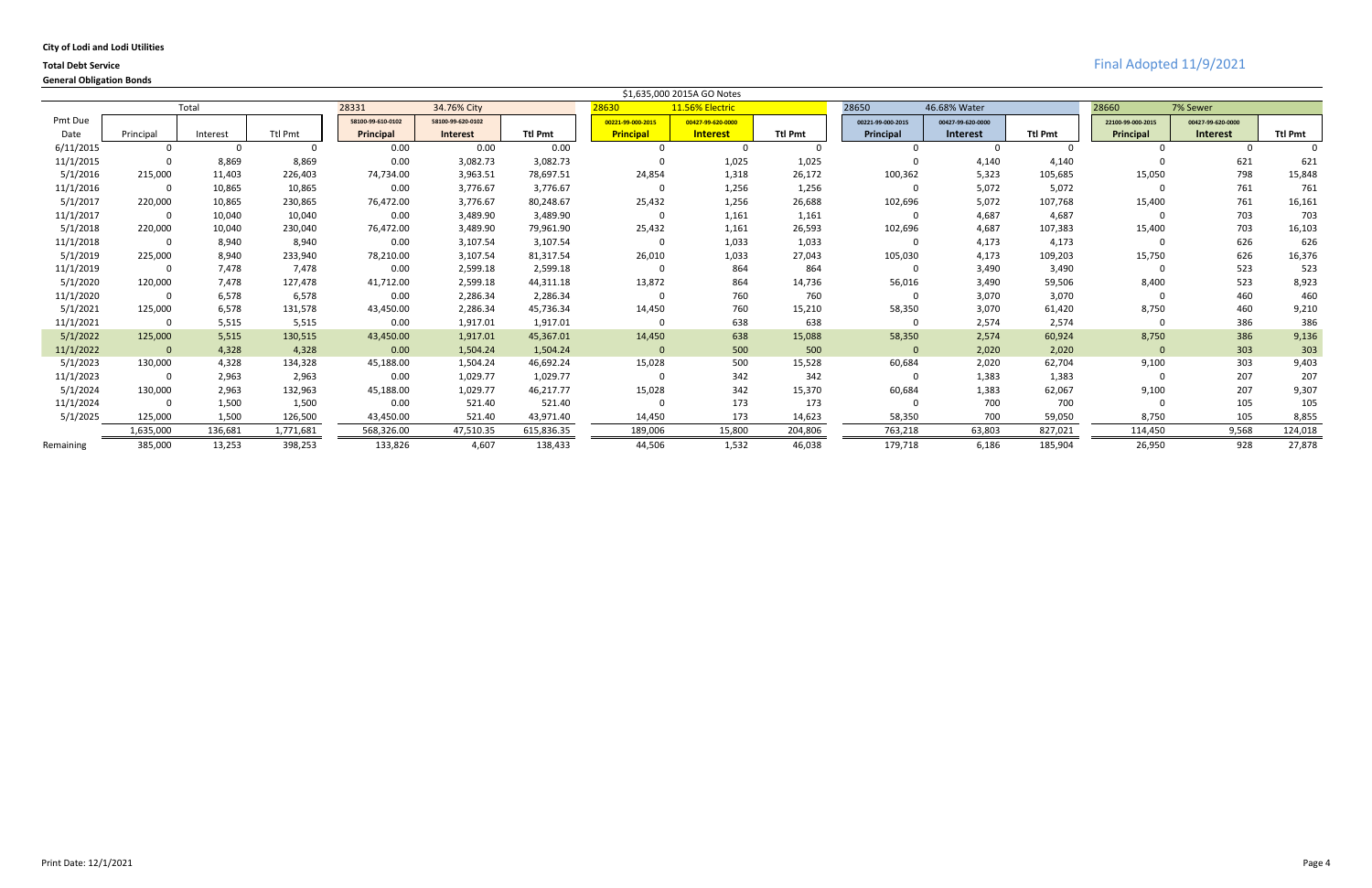| <b>City of Lodi and Lodi Utilities</b> |  |  |  |
|----------------------------------------|--|--|--|
|----------------------------------------|--|--|--|

|                       |                        |                  |                   |              |                |                |                   | \$2,370,000 Sewerage, Water and Electric System Revenue Bonds, Series 2018A |                |                       |                                       |                      |                          |                      |                       |
|-----------------------|------------------------|------------------|-------------------|--------------|----------------|----------------|-------------------|-----------------------------------------------------------------------------|----------------|-----------------------|---------------------------------------|----------------------|--------------------------|----------------------|-----------------------|
|                       |                        | Total            |                   |              | City           |                | 28630             | <b>Electric Trencher</b>                                                    |                | 28650                 | Water Booster Station & Reynolds Road |                      | 28660                    | Sewer                |                       |
| Pmt Due               |                        |                  |                   |              |                |                | 00221-99-000-2000 | 00427-99-620-0000                                                           |                | 00221-99-000-2000     | 00427-99-620-0000                     |                      | 00221-99-000-2000        | 00427-99-620-0000    |                       |
| Date                  | Principal              | Interest         | Ttl Pmt           | Principal    | Interest       | <b>Ttl Pmt</b> | <b>Principal</b>  | <b>Interest</b>                                                             | <b>Ttl Pmt</b> | Principal             | <b>Interest</b>                       | <b>Ttl Pmt</b>       | Principal                | <b>Interest</b>      | <b>Ttl Pmt</b>        |
| 11/1/2018             | $\mathbf 0$            | 47,593           | 47,593            |              |                |                | $\sim$            | 1,547.78                                                                    | 1,547.78       | $\sim$                | 36,557.96                             | 36,557.96            | $\sim$                   | 9,487.05             | 9,487.05              |
| 5/1/2019              | 45,000                 | 43,049           | 88,049            |              |                |                | 5,000.00          | 1,400.00                                                                    | 6,400.00       | 15,000.00             | 33,067.50                             | 48,067.50            | 25,000.00                | 8,581.25             | 33,581.25             |
| 11/1/2019             | $\mathbf 0$            | 42,149           | 42,149            |              |                |                | $\sim$            | 1,300.00                                                                    | 1,300.00       | $\sim$                | 32,767.50                             | 32,767.50            | $\sim$                   | 8,081.25             | 8,081.25              |
| 5/1/2020              | 100,000                | 42,149           | 142,149           |              |                |                | 5,000.00          | 1,300.00                                                                    | 6,300.00       | 70,000.00             | 32,767.50                             | 102,767.50           | 25,000.00                | 8,081.25             | 33,081.25             |
| 11/1/2020             | $\mathbf 0$            | 40,149           | 40,149            |              |                |                | $\sim$            | 1,200.00                                                                    | 1,200.00       | $\sim$ $-$            | 31,367.50                             | 31,367.50            | $\sim$                   | 7,581.25             | 7,581.25              |
| 5/1/2021              | 110,000                | 40,149           | 150,149           |              |                |                | 5,000.00          | 1,200.00                                                                    | 6,200.00       | 75,000.00             | 31,367.50                             | 106,367.50           | 30,000.00                | 7,581.25             | 37,581.25             |
| 11/1/2021             | $\mathbf 0$            | 37,949           | 37,949            |              |                |                | $\sim$            | 1,100.00                                                                    | 1,100.00       | $\sim$ $ \sim$        | 29,867.50                             | 29,867.50            | $\sim$ $-$               | 6,981.25             | 6,981.25              |
| 5/1/2022              | 110,000                | 37,949           | 147,949           |              |                |                | 5,000.00          | 1,100.00                                                                    | 6,100.00       | 75,000.00             | 29,867.50                             | 104,867.50           | 30,000.00                | 6,981.25             | 36,981.25             |
| 11/1/2022             | $\mathbf{0}$           | 35,749           | 35,749            |              |                |                | $\sim$ $ \sim$    | 1,000.00                                                                    | 1,000.00       | $\sim 10^{-1}$        | 28,367.50                             | 28,367.50            | $\sim$ $ \sim$           | 6,381.25             | 6,381.25              |
| 5/1/2023              | 110,000                | 35,749           | 145,749           |              |                |                | 5,000.00          | 1,000.00                                                                    | 6,000.00       | 75,000.00             | 28,367.50                             | 103,367.50           | 30,000.00                | 6,381.25             | 36,381.25             |
| 11/1/2023             | $\mathbf 0$            | 33,549           | 33,549            |              |                |                | $\sim$            | 900.00                                                                      | 900.00         | $\sim$ $-$            | 26,867.50                             | 26,867.50            | $\sim$                   | 5,781.25             | 5,781.25              |
| 5/1/2024              | 120,000                | 33,549           | 153,549           |              |                |                | 10,000.00         | 900.00                                                                      | 10,900.00      | 80,000.00             | 26,867.50                             | 106,867.50           | 30,000.00                | 5,781.25             | 35,781.25             |
| 11/1/2024             | $\mathbf 0$            | 31,149           | 31,149            |              |                |                | $\sim$            | 700.00                                                                      | 700.00         | $\sim$ $-$            | 25,267.50                             | 25,267.50            | $\sim$                   | 5,181.25             | 5,181.25              |
| 5/1/2025              | 120,000                | 31,149           | 151,149           |              |                |                | 10,000.00         | 700.00                                                                      | 10,700.00      | 80,000.00             | 25,267.50                             | 105,267.50           | 30,000.00                | 5,181.25             | 35,181.25             |
| 11/1/2025             | $\mathbf 0$            | 28,749           | 28,749            |              |                |                | $\sim$            | 500.00                                                                      | 500.00         | $\sim$ $-$            | 23,667.50                             | 23,667.50            | $\sim$                   | 4,581.25             | 4,581.25              |
| 5/1/2026              | 120,000                | 28,749           | 148,749           |              |                |                | 10,000.00         | 500.00                                                                      | 10,500.00      | 80,000.00             | 23,667.50                             | 103,667.50           | 30,000.00                | 4,581.25             | 34,581.25             |
| 11/1/2026             | $\mathbf 0$            | 26,349           | 26,349            |              |                |                | $\sim$            | 300.00                                                                      | 300.00         | $\sim$                | 22,067.50                             | 22,067.50            | $\sim$                   | 3,981.25             | 3,981.25              |
| 5/1/2027<br>11/1/2027 | 135,000<br>$\mathbf 0$ | 26,349           | 161,349<br>24,324 |              |                |                | 10,000.00         | 300.00                                                                      | 10,300.00      | 90,000.00             | 22,067.50                             | 112,067.50           | 35,000.00                | 3,981.25<br>3,456.25 | 38,981.25<br>3,456.25 |
| 5/1/2028              |                        | 24,324           |                   |              |                |                | $\sim$            | 150.00                                                                      | 150.00         | $\sim$                | 20,717.50                             | 20,717.50            | $\sim$                   |                      |                       |
| 11/1/2028             | 135,000<br>$\mathbf 0$ | 24,324<br>22,299 | 159,324<br>22,299 |              |                |                | 10,000.00         | 150.00                                                                      | 10,150.00      | 90,000.00<br>$\Omega$ | 20,717.50<br>19,368                   | 110,717.50<br>19,368 | 35,000.00<br>$\mathbf 0$ | 3,456.25<br>2,931    | 38,456.25<br>2,931    |
| 5/1/2029              | 130,000                | 22,299           | 152,299           |              |                |                |                   |                                                                             |                | 95,000                | 19,368                                | 114,368              | 35,000                   | 2,931                | 37,931                |
| 11/1/2029             | $\mathbf 0$            | 20,284           | 20,284            |              |                |                |                   |                                                                             |                | $\Omega$              | 17,895                                | 17,895               | $\mathbf 0$              | 2,389                | 2,389                 |
| 5/1/2030              | 130,000                | 20,284           | 150,284           |              |                |                |                   |                                                                             |                | 95,000                | 17,895                                | 112,895              | 35,000                   | 2,389                | 37,389                |
| 11/1/2030             | $\mathbf 0$            | 18,171           | 18,171            |              |                |                |                   |                                                                             |                | $\Omega$              | 16,351                                | 16,351               | $\mathbf 0$              | 1,820                | 1,820                 |
| 5/1/2031              | 135,000                | 18,171           | 153,171           |              |                |                |                   |                                                                             |                | 100,000               | 16,351                                | 116,351              | 35,000                   | 1,820                | 36,820                |
| 11/1/2031             | $\mathbf 0$            | 15,910           | 15,910            |              |                |                |                   |                                                                             |                |                       | 14,676                                | 14,676               | 0                        | 1,234                | 1,234                 |
| 5/1/2032              | 140,000                | 15,910           | 155,910           |              |                |                |                   |                                                                             |                | 105,000               | 14,676                                | 119,676              | 35,000                   | 1,234                | 36,234                |
| 11/1/2032             | $\mathbf 0$            | 13,495           | 13,495            |              |                |                |                   |                                                                             |                |                       | 12,865                                | 12,865               | 0                        | 630                  | 630                   |
| 5/1/2033              | 145,000                | 13,495           | 158,495           |              |                |                |                   |                                                                             |                | 110,000               | 12,865                                | 122,865              | 35,000                   | 630                  | 35,630                |
| 11/1/2033             | $\mathbf 0$            | 10,885           | 10,885            |              |                |                |                   |                                                                             |                |                       | 10,885                                | 10,885               |                          |                      |                       |
| 5/1/2034              | 115,000                | 10,885           | 125,885           |              |                |                |                   |                                                                             |                | 115,000               | 10,885                                | 125,885              |                          |                      |                       |
| 11/1/2034             | $\mathbf 0$            | 8,815            | 8,815             |              |                |                |                   |                                                                             |                |                       | 8,815                                 | 8,815                |                          |                      |                       |
| 5/1/2035              | 115,000                | 8,815            | 123,815           |              |                |                |                   |                                                                             |                | 115,000               | 8,815                                 | 123,815              |                          |                      |                       |
| 11/1/2035             | $\mathbf 0$            | 6,745            | 6,745             |              |                |                |                   |                                                                             |                |                       | 6,745                                 | 6,745                |                          |                      |                       |
| 5/1/2036              | 120,000                | 6,745            | 126,745           |              |                |                |                   |                                                                             |                | 120,000               | 6,745                                 | 126,745              |                          |                      |                       |
| 11/1/2036             | 0                      | 4,465            | 4,465             |              |                |                |                   |                                                                             |                | 0                     | 4,465                                 | 4,465                |                          |                      |                       |
| 5/1/2037              | 115,000                | 4,465            | 119,465           |              |                |                |                   |                                                                             |                | 115,000               | 4,465                                 | 119,465              |                          |                      |                       |
| 11/1/2037             | 0                      | 2,280            | 2,280             |              |                |                |                   |                                                                             |                | - 0                   | 2,280                                 | 2,280                |                          |                      |                       |
| 5/1/2038              | 120,000                | 2,280            | 122,280           |              |                |                |                   |                                                                             |                | 120,000               | 2,280                                 | 122,280              |                          |                      |                       |
|                       | 2,370,000              | 937,567          | 3,307,567         | $\mathbf{0}$ | $\overline{0}$ | $\overline{0}$ | 75,000            | 17,248                                                                      | 92,248         | 1,820,000             | 780,230                               | 2,600,230            | 475,000                  | 140,088              | 615,088               |
| Remaining             | 2,005,000              | 570,684          | 2,575,684         |              |                |                | 55,000            | 6,100                                                                       | 61,100 0       | 1,585,000             | 494,233                               | 2,079,233            | 365,000                  | 70,351               | 435,351               |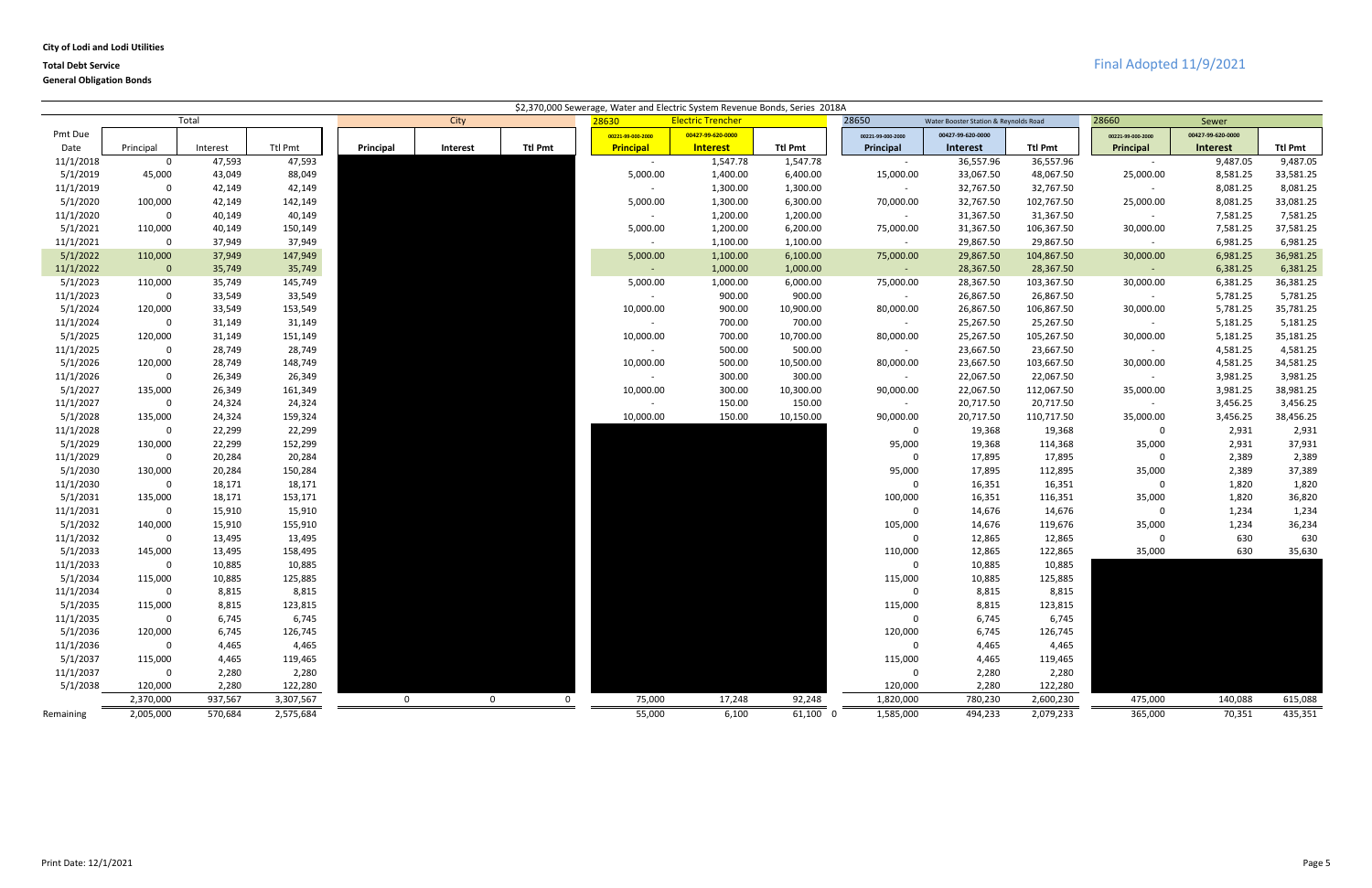### **City of Lodi and Lodi Utilities**

# **Total Debt Service** Final Adopted 11/9/2021

|           |              |             |              |                   |                   |              |           | \$915,000 GO CORPORATE PURPOSE BONDS, SERIES 2018B |                |           |          |                |            |                 |                      |
|-----------|--------------|-------------|--------------|-------------------|-------------------|--------------|-----------|----------------------------------------------------|----------------|-----------|----------|----------------|------------|-----------------|----------------------|
|           |              | Total       |              | 28331             | <b>100% City</b>  |              |           | 0% Electric                                        |                |           | 0% Water |                |            | 0% Sewer        |                      |
| Pmt Due   |              |             |              | 58100-99-610-0103 | 58100-99-620-0103 |              |           |                                                    |                |           |          |                |            |                 |                      |
| Date      | Principal    | Interest    | Ttl Pmt      | Principal         | Interest          | Ttl Pmt      | Principal | <b>Interest</b>                                    | <b>Ttl Pmt</b> | Principal | Interest | <b>Ttl Pmt</b> | Principal  | <b>Interest</b> | <b>Ttl Pmt</b>       |
| 10/1/2018 | 0            | $\mathbf 0$ | $\mathsf{O}$ |                   | $\sim$            | $\sim$       |           |                                                    |                |           |          |                |            |                 |                      |
| 4/1/2019  | 85,000       | 12,976      | 97,976       | 85,000.00         | 12,976.25         | 97,976.25    |           |                                                    |                |           |          |                |            |                 |                      |
| 10/1/2019 | 0            | 12,105      | 12,105       | $\sim$ $-$        | 12,105.00         | 12,105.00    |           |                                                    |                |           |          |                |            |                 |                      |
| 4/1/2020  | 35,000       | 12,105      | 47,105       | 35,000.00         | 12,105.00         | 47,105.00    |           |                                                    |                |           |          |                |            |                 |                      |
| 10/1/2020 | $\mathbf 0$  | 11,746      | 11,746       | $\sim$            | 11,746.25         | 11,746.25    |           |                                                    |                |           |          |                |            |                 |                      |
| 4/1/2021  | 35,000       | 11,746      | 46,746       | 35,000.00         | 11,746.25         | 46,746.25    |           |                                                    |                |           |          |                |            |                 |                      |
| 10/1/2021 | $\mathbf{0}$ | 11,388      | 11,388       | $\sim$            | 11,387.50         | 11,387.50    |           |                                                    |                |           |          |                |            |                 |                      |
| 4/1/2022  | 35,000       | 11,388      | 46,388       | 35,000.00         | 11,387.50         | 46,387.50    |           |                                                    |                |           |          |                |            |                 |                      |
| 10/1/2022 | $\mathbf{0}$ | 10,950      | 10,950       | $\sim$ 10 $\pm$   | 10,950.00         | 10,950.00    |           |                                                    |                |           |          |                |            |                 |                      |
| 4/1/2023  | 80,000       | 10,950      | 90,950       | 80,000.00         | 10,950.00         | 90,950.00    |           |                                                    |                |           |          |                |            |                 |                      |
| 10/1/2023 | 0            | 9,950       | 9,950        | $\sim$            | 9,950.00          | 9,950.00     |           |                                                    |                |           |          |                |            |                 |                      |
| 4/1/2024  | 70,000       | 9,950       | 79,950       | 70,000.00         | 9,950.00          | 79,950.00    |           |                                                    |                |           |          |                |            |                 |                      |
| 10/1/2024 | $\mathbf 0$  | 9,075       | 9,075        | $\sim$            | 9,075.00          | 9,075.00     |           |                                                    |                |           |          |                |            |                 |                      |
| 4/1/2025  | 70,000       | 9,075       | 79,075       | 70,000.00         | 9,075.00          | 79,075.00    |           |                                                    |                |           |          |                |            |                 |                      |
| 10/1/2025 | $\mathbf 0$  | 8,095       | 8,095        | $\sim$            | 8,095.00          | 8,095.00     |           |                                                    |                |           |          |                |            |                 |                      |
| 4/1/2026  | 70,000       | 8,095       | 78,095       | 70,000.00         | 8,095.00          | 78,095.00    |           |                                                    |                |           |          |                |            |                 |                      |
| 10/1/2026 | 0            | 7,115       | 7,115        | $\sim$            | 7,115.00          | 7,115.00     |           |                                                    |                |           |          |                |            |                 |                      |
| 4/1/2027  | 65,000       | 7,115       | 72,115       | 65,000.00         | 7,115.00          | 72,115.00    |           |                                                    |                |           |          |                |            |                 |                      |
| 10/1/2027 | $\mathbf 0$  | 6,205       | 6,205        | $\sim$            | 6,205.00          | 6,205.00     |           |                                                    |                |           |          |                |            |                 |                      |
| 4/1/2028  | 60,000       | 6,205       | 66,205       | 60,000.00         | 6,205.00          | 66,205.00    |           |                                                    |                |           |          |                |            |                 |                      |
| 10/1/2028 | $\mathbf 0$  | 5,245       | 5,245        | $\sim$            | 5,245.00          | 5,245.00     |           |                                                    |                |           |          |                |            |                 |                      |
| 4/1/2029  | 60,000       | 5,245       | 65,245       | 60,000.00         | 5,245.00          | 65,245.00    |           |                                                    |                |           |          |                |            |                 |                      |
| 10/1/2029 | $\mathbf 0$  | 4,285       | 4,285        | $\sim$ $-$        | 4,285.00          | 4,285.00     |           |                                                    |                |           |          |                |            |                 |                      |
| 4/1/2030  | 60,000       | 4,285       | 64,285       | 60,000.00         | 4,285.00          | 64,285.00    |           |                                                    |                |           |          |                |            |                 |                      |
| 10/1/2030 | $\mathbf{0}$ | 3,325       | 3,325        |                   | 3,325.00          | 3,325.00     |           |                                                    |                |           |          |                |            |                 |                      |
| 4/1/2031  | 60,000       | 3,325       | 63,325       | 60,000.00         | 3,325.00          | 63,325.00    |           |                                                    |                |           |          |                |            |                 |                      |
| 10/1/2031 | 0            | 2,275       | 2,275        |                   | 2,275.00          | 2,275.00     |           |                                                    |                |           |          |                |            |                 |                      |
| 4/1/2032  | 65,000       | 2,275       | 67,275       | 65,000.00         | 2,275.00          | 67,275.00    |           |                                                    |                |           |          |                |            |                 |                      |
| 10/1/2032 | $\mathbf 0$  | 1,138       | 1,138        | $\sim$ $-$        | 1,137.50          | 1,137.50     |           |                                                    |                |           |          |                |            |                 |                      |
| 4/1/2033  | 65,000       | 1,138       | 66,138       | 65,000.00         | 1,137.50          | 66,137.50    |           |                                                    |                |           |          |                |            |                 |                      |
|           | 915,000.00   | 218,768.75  | 1,133,768.75 | 915,000.00        | 218,768.75        | 1,133,768.75 | $\sim$    | $\sim$                                             | $\sim$         |           |          |                | $\sim$ $-$ | $\sim$ $-$      | $\sim 100$ m $^{-1}$ |
| Remaining | 725,000.00   | 124,365.00  | 849,365.00   | 725,000.00        | 124,365.00        | 849,365.00   |           |                                                    |                |           |          |                |            |                 |                      |